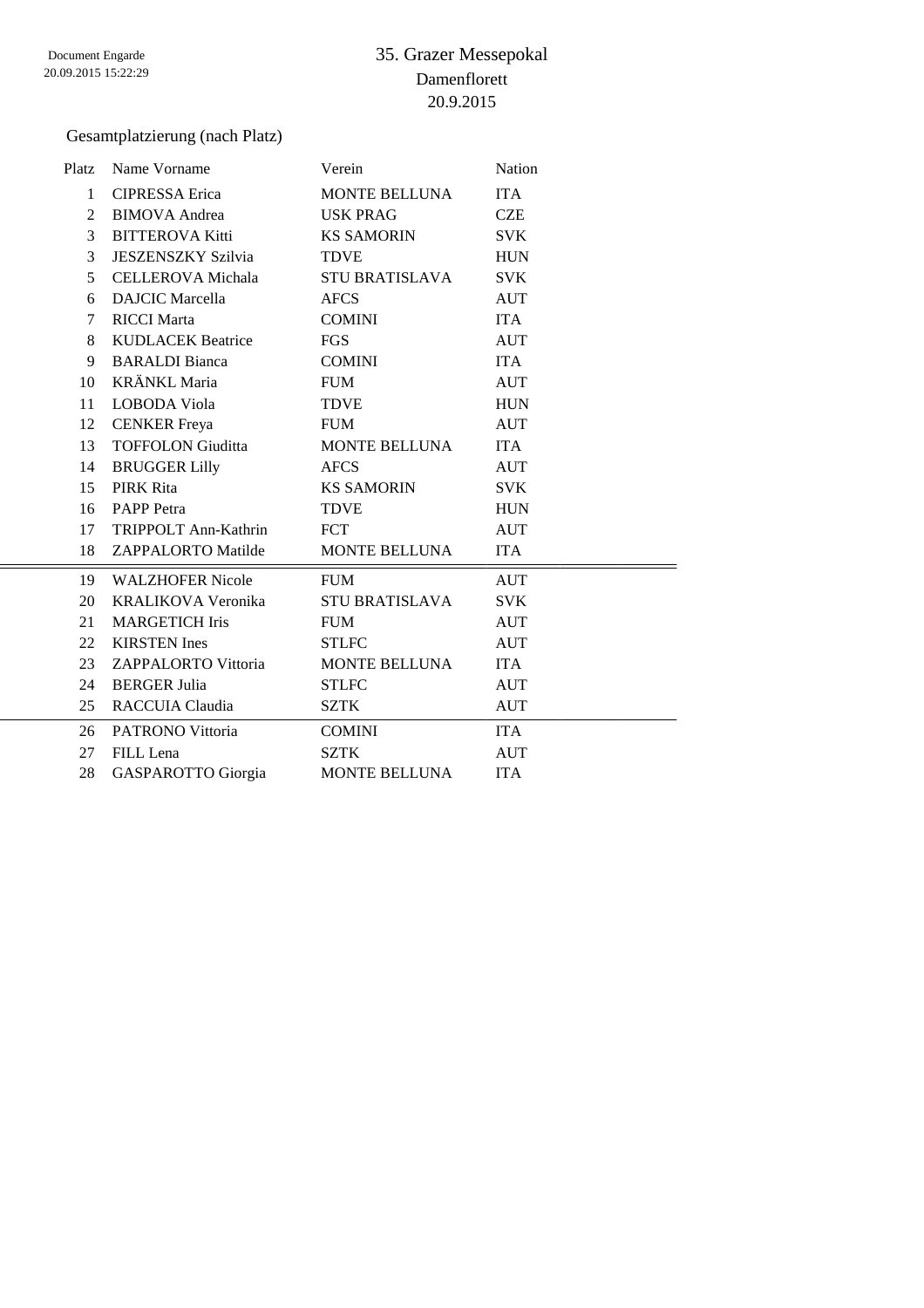35. Grazer Messepokal

Direktausscheidung mit 32

| 1 CIPRESSA Erica       | <b>ITA</b> |                        |                                |                                  |                                |
|------------------------|------------|------------------------|--------------------------------|----------------------------------|--------------------------------|
| 32                     |            | <b>CIPRESSA</b> Erica  |                                |                                  |                                |
| 17 TRIPPOLT Ann-K      | <b>AUT</b> |                        | <b>CIPRESSA</b> Erica<br>15/4  |                                  |                                |
| 16 PAPP Petra          | <b>HUN</b> | PAPP Petra<br>15/7     |                                |                                  |                                |
| 9 KUDLACEK Beat        | <b>AUT</b> |                        |                                | <b>CIPRESSA</b> Erica<br>15/8    |                                |
| 24                     |            | <b>KUDLACEK Beat</b>   |                                |                                  |                                |
| 25                     |            |                        | <b>KUDLACEK Beat</b><br>12/11  |                                  |                                |
| 8 BARALDI Bianca       | <b>ITA</b> | <b>BARALDI</b> Bianca  |                                |                                  |                                |
| 5 JESZENSZKY Szi       | <b>HUN</b> |                        |                                |                                  | <b>CIPRESSA</b> Erica<br>15/14 |
| 28                     |            | <b>JESZENSZKY Szi</b>  |                                |                                  |                                |
| 21                     |            |                        | <b>JESZENSZKY Szi</b><br>15/6  |                                  |                                |
| 12 CENKER Freya        | <b>AUT</b> | <b>CENKER</b> Freya    |                                |                                  |                                |
| 13 TOFFOLON Giudi      | <b>ITA</b> |                        |                                | <b>JESZENSZKY Szi</b><br>15/11   |                                |
| 20                     |            | <b>TOFFOLON Giudi</b>  |                                |                                  |                                |
| 29                     |            |                        | <b>CELLEROVA Mic</b><br>15/10  |                                  |                                |
| 4 CELLEROVA Mic        | <b>SVK</b> | <b>CELLEROVA Mic</b>   |                                |                                  |                                |
| 3 BITTEROVA Kitti      | <b>SVK</b> |                        |                                |                                  |                                |
| 30                     |            | <b>BITTEROVA Kitti</b> |                                |                                  |                                |
| 19                     |            |                        | <b>BITTEROVA Kitti</b><br>15/8 |                                  |                                |
| 14 BRUGGER Lilly       | <b>AUT</b> | <b>BRUGGER Lilly</b>   |                                |                                  |                                |
| 11 LOBODA Viola        | <b>HUN</b> |                        |                                | <b>BITTEROVA Kitti</b><br>$12/6$ |                                |
| 22                     |            | LOBODA Viola           |                                |                                  |                                |
| 27                     |            |                        | <b>DAJCIC</b> Marcella<br>13/7 |                                  |                                |
| 6 DAJCIC Marcella      | <b>AUT</b> | <b>DAJCIC</b> Marcella |                                |                                  |                                |
| 7 RICCI Marta          | <b>ITA</b> |                        |                                |                                  | <b>BIMOVA</b> Andrea<br>13/12  |
| 26                     |            | <b>RICCI</b> Marta     |                                |                                  |                                |
| 23                     |            |                        | <b>RICCI</b> Marta<br>15/10    |                                  |                                |
| 10 KRÄNKL Maria        | <b>AUT</b> | KRÄNKL Maria           |                                |                                  |                                |
| 15 PIRK Rita           | <b>SVK</b> |                        |                                | <b>BIMOVA</b> Andrea<br>15/13    |                                |
| <b>18 ZAPPALORTO M</b> | <b>ITA</b> | PIRK Rita<br>9/7       |                                |                                  |                                |
| 31                     |            |                        | <b>BIMOVA</b> Andrea<br>14/8   |                                  |                                |
| 2 BIMOVA Andrea        | <b>CZE</b> | <b>BIMOVA</b> Andrea   |                                |                                  |                                |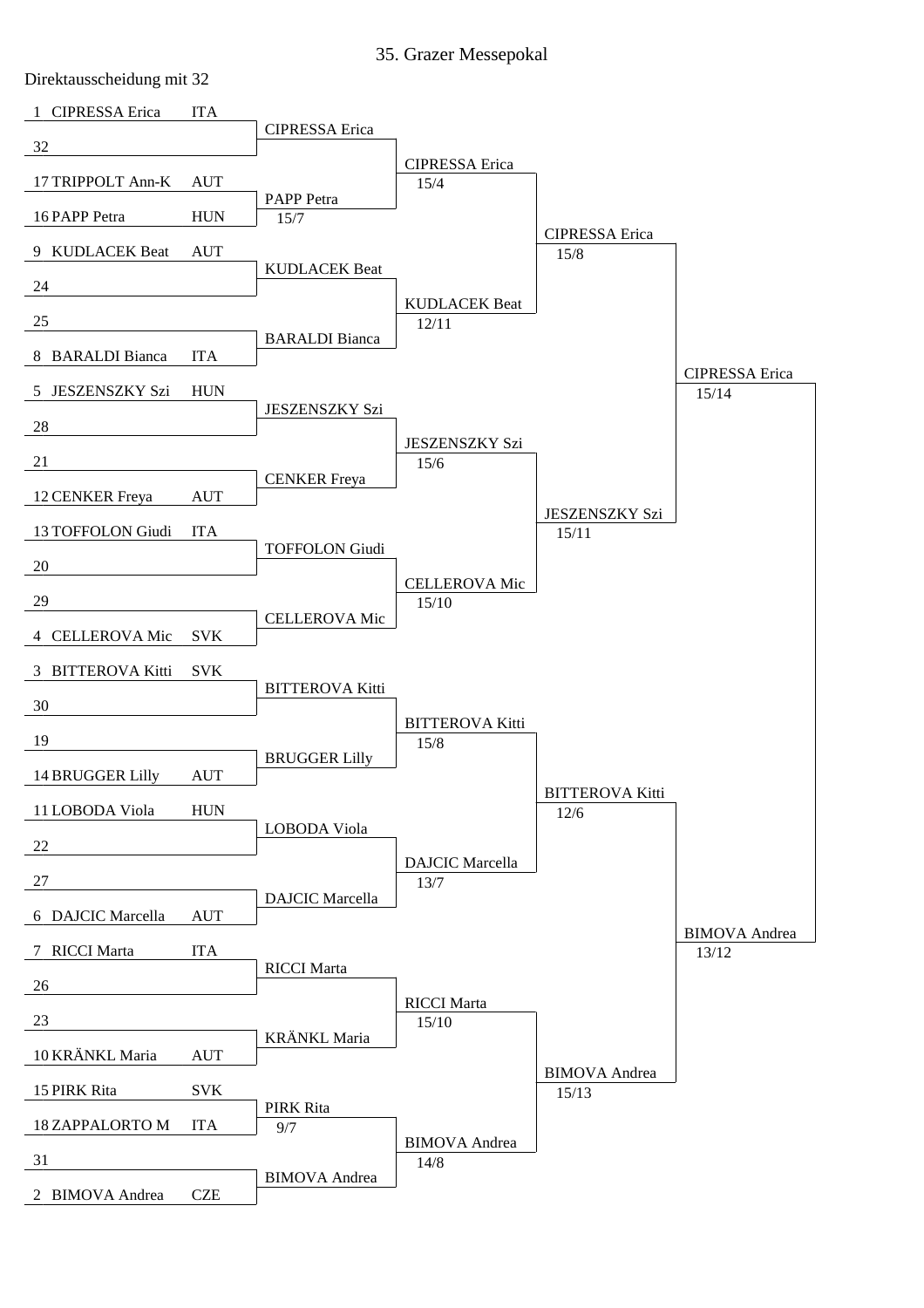# Platzierung, Durchg. Nr 2 (nach Platz)

| Platz        | Name Vorname               | Verein                | Nation     | S/G   | Index          | <b>GT</b> | Pl. |
|--------------|----------------------------|-----------------------|------------|-------|----------------|-----------|-----|
| $\mathbf{1}$ | <b>CIPRESSA</b> Erica      | <b>MONTE BELLUNA</b>  | <b>ITA</b> | 0.900 | 26             | 49        | Q   |
| 2            | <b>BIMOVA</b> Andrea       | <b>USK PRAG</b>       | <b>CZE</b> | 0.900 | 25             | 46        | Q   |
| 3            | <b>BITTEROVA Kitti</b>     | <b>KS SAMORIN</b>     | <b>SVK</b> | 0.900 | 23             | 42        | Q   |
| 4            | <b>CELLEROVA</b> Michala   | <b>STU BRATISLAVA</b> | <b>SVK</b> | 0.800 | 26             | 46        | Q   |
| 5            | <b>JESZENSZKY Szilvia</b>  | <b>TDVE</b>           | <b>HUN</b> | 0.800 | 24             | 48        | Q   |
| 6            | <b>DAJCIC</b> Marcella     | <b>AFCS</b>           | <b>AUT</b> | 0.800 | 21             | 41        | Q   |
| 7            | <b>RICCI</b> Marta         | <b>COMINI</b>         | <b>ITA</b> | 0.700 | 8              | 41        | Q   |
| 8            | <b>BARALDI</b> Bianca      | <b>COMINI</b>         | <b>ITA</b> | 0.700 | 6              | 42        | Q   |
| 9            | <b>KUDLACEK Beatrice</b>   | <b>FGS</b>            | <b>AUT</b> | 0.600 | 14             | 37        | Q   |
| 10           | <b>KRÄNKL Maria</b>        | <b>FUM</b>            | <b>AUT</b> | 0.600 | 8              | 37        | Q   |
| 11           | LOBODA Viola               | <b>TDVE</b>           | <b>HUN</b> | 0.600 | $\tau$         | 38        | Q   |
| 12           | <b>CENKER</b> Freya        | <b>FUM</b>            | <b>AUT</b> | 0.600 | 6              | 37        | Q   |
| 13           | <b>TOFFOLON Giuditta</b>   | <b>MONTE BELLUNA</b>  | <b>ITA</b> | 0.600 | 3              | 37        | Q   |
| 14           | <b>BRUGGER Lilly</b>       | <b>AFCS</b>           | <b>AUT</b> | 0.600 | $\overline{0}$ | 36        | Q   |
| 15           | PIRK Rita                  | <b>KS SAMORIN</b>     | SVK        | 0.500 | $\theta$       | 38        | Q   |
| 16           | PAPP Petra                 | <b>TDVE</b>           | <b>HUN</b> | 0.500 | $-4$           | 32        | Q   |
| 17           | TRIPPOLT Ann-Kathrin       | <b>FCT</b>            | <b>AUT</b> | 0.400 | $-2$           | 34        | Q   |
| 18           | ZAPPALORTO Matilde         | MONTE BELLUNA         | <b>ITA</b> | 0.400 | $-4$           | 34        | Q   |
| 19           | <b>WALZHOFER Nicole</b>    | <b>FUM</b>            | <b>AUT</b> | 0.300 | $-1$           | 35        | a   |
| 20           | KRALIKOVA Veronika         | <b>STU BRATISLAVA</b> | <b>SVK</b> | 0.300 | $-11$          | 33        | a   |
| 21           | <b>MARGETICH Iris</b>      | <b>FUM</b>            | <b>AUT</b> | 0.300 | $-14$          | 28        | a   |
| 22           | <b>KIRSTEN</b> Ines        | <b>STLFC</b>          | <b>AUT</b> | 0.200 | $-17$          | 29        | a   |
| 23           | <b>ZAPPALORTO Vittoria</b> | MONTE BELLUNA         | <b>ITA</b> | 0.200 | $-23$          | 23        | a   |
| 24           | <b>BERGER Julia</b>        | <b>STLFC</b>          | <b>AUT</b> | 0.100 | $-23$          | 23        | a   |
| 25           | RACCUIA Claudia            | <b>SZTK</b>           | <b>AUT</b> | 0.100 | $-34$          | 12        | a   |
|              |                            |                       |            |       |                |           |     |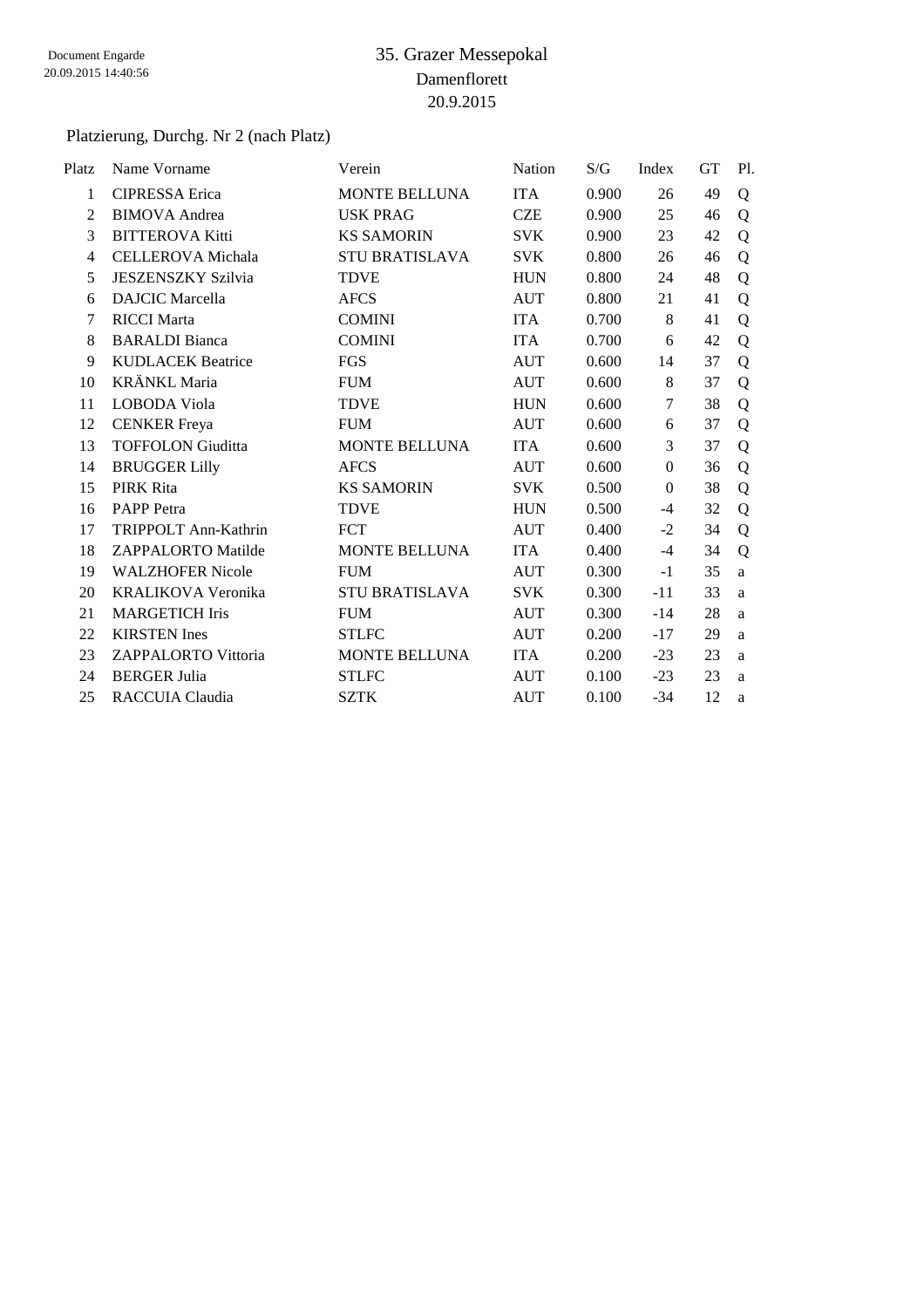#### Runden, Durchg. Nr 2

Runde Nr 1 0:00

|                           |                    |            |                                                             |                         |                         | S/G | Index            | <b>GT</b> Platz |                |
|---------------------------|--------------------|------------|-------------------------------------------------------------|-------------------------|-------------------------|-----|------------------|-----------------|----------------|
| <b>TOFFOLON Giuditta</b>  | <b>MONTE BELL</b>  | <b>ITA</b> | $\overline{4}$                                              | $\overline{\mathbf{V}}$ | $\overline{V}$          | 2/4 | $-3$             | 15              | 3              |
| <b>RICCI</b> Marta        | <b>COMINI</b>      | <b>ITA</b> | $\overline{3}$<br>$\mathbf{V}$                              | V                       | $\overline{\mathsf{V}}$ | 3/4 | $\overline{4}$   | 18              | $\mathfrak{2}$ |
| <b>CIPRESSA</b> Erica     | <b>MONTE BELL</b>  | <b>ITA</b> | $\mathbf{V}$<br>$\mathbf{V}$                                | $\overline{\mathbf{V}}$ | $\overline{\mathsf{V}}$ | 4/4 | 11               | 20              | $\mathbf{1}$   |
| <b>WALZHOFER Nicole</b>   | <b>FUM</b>         | <b>AUT</b> | 3<br>3<br>$\overline{4}$                                    |                         | $\overline{\mathsf{V}}$ | 1/4 | $\mathbf{0}$     | 15              | $\overline{4}$ |
| <b>KIRSTEN</b> Ines       | <b>STLFC</b>       | <b>AUT</b> | $\overline{2}$<br>$\overline{2}$<br>$\overline{4}$          | $\theta$                |                         | 0/4 | $-12$            | 8               | 5              |
| Runde Nr 2<br>0:00        |                    |            |                                                             |                         |                         |     |                  |                 |                |
|                           |                    |            |                                                             |                         |                         | S/G | Index            | <b>GT</b> Platz |                |
| ZAPPALORTO Vittori        | <b>MONTE BELL</b>  | <b>ITA</b> | $\overline{2}$<br>3                                         | 3                       | $\mathbf{1}$            | 0/4 | $-11$            | 9               | 5              |
| <b>BARALDI</b> Bianca     | <b>COMINI</b>      | <b>ITA</b> | $\mathbf V$<br>$\overline{4}$                               | $\overline{V}$          | $\overline{\mathsf{V}}$ | 3/4 | 5                | 19              | $\mathfrak 2$  |
| ZAPPALORTO Matild         | <b>MONTE BELL</b>  | <b>ITA</b> | $\overline{\mathsf{V}}$<br>$\overline{\mathsf{V}}$          | $\boldsymbol{0}$        | $\mathfrak{Z}$          | 2/4 | $-3$             | 13              | $\overline{4}$ |
| <b>JESZENSZKY Szilvia</b> | <b>TDVE</b>        | <b>HUN</b> | $\mathbf V$<br>$\overline{4}$<br>$\mathbf V$                |                         | $\overline{\mathsf{V}}$ | 3/4 | 10               | 19              | $\mathbf{1}$   |
| <b>CENKER</b> Freya       | <b>FUM</b>         | <b>AUT</b> | $\overline{3}$<br>$\overline{\mathbf{V}}$<br>V <sub>4</sub> | $\mathbf{1}$            |                         | 2/4 | $-1$             | 13              | 3              |
| Runde Nr 3<br>0:00        |                    |            |                                                             |                         |                         |     |                  |                 |                |
|                           |                    |            |                                                             |                         |                         | S/G | Index            | <b>GT</b> Platz |                |
| <b>PAPP</b> Petra         | <b>TDVE</b>        | <b>HUN</b> | $\mathbf{1}$<br>3                                           | $\mathbf V$             | $\mathbf{V}$            | 2/4 | $\boldsymbol{0}$ | 14              | 3              |
| <b>KUDLACEK Beatrice</b>  | <b>FGS</b>         | <b>AUT</b> | $\overline{0}$<br>$\mathbf V$                               | $\overline{V}$          | $\mathbf{0}$            | 2/4 | $-1$             | 10              | $\overline{4}$ |
| <b>KRÄNKL</b> Maria       | <b>FUM</b>         | <b>AUT</b> | V<br>V <sub>1</sub>                                         | $\overline{V}$          | $\overline{2}$          | 3/4 | $\overline{2}$   | 13              | $\sqrt{2}$     |
| <b>BERGER Julia</b>       | <b>STLFC</b>       | <b>AUT</b> | 3<br>4<br>$\boldsymbol{0}$                                  |                         | $\overline{0}$          | 0/4 | $-13$            | $\tau$          | 5              |
| <b>CELLEROVA</b> Michala  | <b>STU BRATISL</b> | <b>SVK</b> | $\overline{\mathsf{V}}$<br>$\overline{\mathbf{V}}$<br>4     | V                       |                         | 3/4 | 12               | 19              | $\mathbf{1}$   |
| Runde Nr 4<br>0:00        |                    |            |                                                             |                         |                         |     |                  |                 |                |
|                           |                    |            |                                                             |                         |                         | S/G | Index            | <b>GT</b> Platz |                |
| <b>KRALIKOVA Veronik</b>  | <b>STU BRATISL</b> | <b>SVK</b> | 3<br>4                                                      | 4                       | $\overline{2}$          | 0/4 | $-7$             | 13              | 5              |
| <b>BIMOVA</b> Andrea      | <b>USK PRAG</b>    | <b>CZE</b> | $\overline{V}$<br>$\overline{\mathbf{V}}$                   | $\overline{V}$          | $\overline{\mathsf{V}}$ | 4/4 | 13               | 20              | 1              |
| LOBODA Viola              | <b>TDVE</b>        | <b>HUN</b> | $\overline{\mathbf{V}}$<br>$\mathbf{0}$                     | $\overline{\mathbf{V}}$ | $\overline{\mathsf{V}}$ | 3/4 | $\overline{4}$   | 15              | $\sqrt{2}$     |
| <b>BRUGGER Lilly</b>      | <b>AFCS</b>        | <b>AUT</b> | $\mathbf{1}$<br>$\overline{2}$<br>$\mathbf V$               |                         | $\overline{2}$          | 1/4 | $-9$             | 10              | $\overline{4}$ |
| <b>MARGETICH Iris</b>     | <b>FUM</b>         | <b>AUT</b> | $\overline{\mathbf{V}}$<br>3<br>$\overline{0}$              | $\mathbf{V}$            |                         | 2/4 | $-1$             | 13              | 3              |
| Runde Nr 5<br>0:00        |                    |            |                                                             |                         |                         |     |                  |                 |                |
|                           |                    |            |                                                             |                         |                         | S/G | Index            | <b>GT</b> Platz |                |
| <b>PIRK Rita</b>          | <b>KS SAMORIN</b>  | <b>SVK</b> | F<br>3<br>$\mathbf{1}$                                      | V                       | V                       | 2/4 | $\boldsymbol{0}$ | 14              | 3              |
| <b>DAJCIC</b> Marcella    | <b>AFCS</b>        | <b>AUT</b> | $\mathbf{V}$<br>$\mathbf{1}$                                | $\overline{\mathbf{V}}$ | $\overline{V}$          | 3/4 | 9                | 16              | $\sqrt{2}$     |
| <b>BITTEROVA Kitti</b>    | <b>KS SAMORIN</b>  | <b>SVK</b> | V <sub>4</sub><br>V <sub>3</sub>                            | $\overline{\mathbf{V}}$ | $\overline{V}$          | 4/4 | 12               | 17              | $\mathbf{1}$   |
| TRIPPOLT Ann-Kathri       | FCT                | <b>AUT</b> | 3<br>3                                                      |                         | $\overline{\mathsf{V}}$ | 1/4 | $-4$             | 12              | $\overline{4}$ |
| RACCUIA Claudia           | <b>SZTK</b>        | <b>AUT</b> | $\overline{c}$<br>$\mathbf{0}$<br>$\overline{0}$            | $\mathbf{1}$            |                         | 0/4 | $-17$            | 3               | 5              |
|                           |                    |            |                                                             |                         |                         |     |                  |                 |                |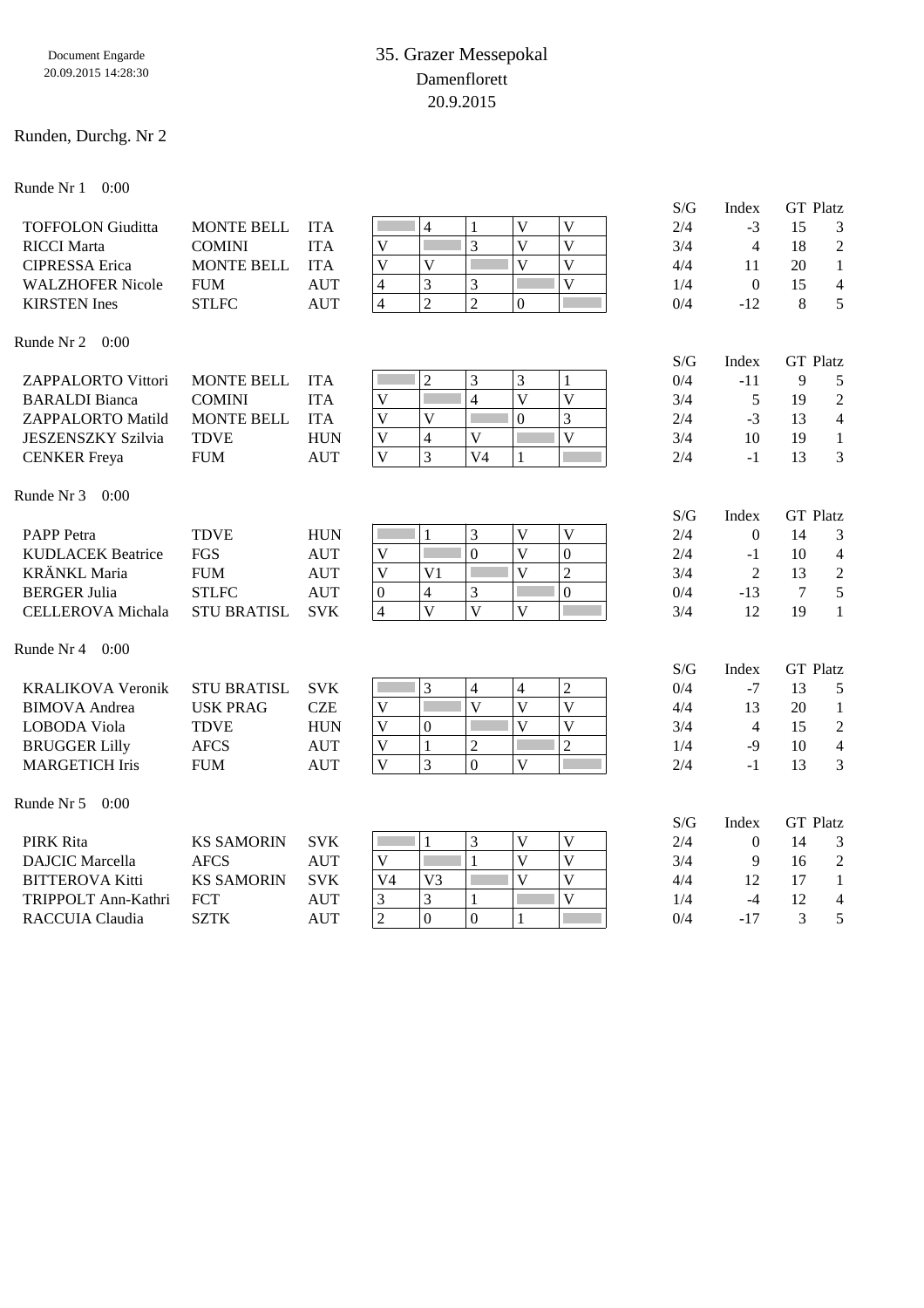#### Platzierung, Durchg. Nr 1 (nach Platz)

| Platz          | Name Vorname              | Verein                | Nation     | S/G   | Index          | <b>GT</b>      | Pl. |
|----------------|---------------------------|-----------------------|------------|-------|----------------|----------------|-----|
| $\mathbf{1}$   | <b>CIPRESSA</b> Erica     | <b>MONTE BELLUNA</b>  | <b>ITA</b> | 0.833 | 15             | 29             | Q   |
| $\overline{2}$ | <b>JESZENSZKY Szilvia</b> | <b>TDVE</b>           | <b>HUN</b> | 0.833 | 14             | 29             | Q   |
| 3              | <b>CELLEROVA</b> Michala  | <b>STU BRATISLAVA</b> | <b>SVK</b> | 0.833 | 14             | 27             | Q   |
| 4              | <b>BIMOVA</b> Andrea      | <b>USK PRAG</b>       | <b>CZE</b> | 0.833 | 12             | 26             | Q   |
| 5              | <b>DAJCIC</b> Marcella    | <b>AFCS</b>           | <b>AUT</b> | 0.833 | 12             | 25             | Q   |
| 6              | <b>BITTEROVA Kitti</b>    | <b>KS SAMORIN</b>     | <b>SVK</b> | 0.833 | 11             | 25             | Q   |
| 7              | <b>BRUGGER Lilly</b>      | <b>AFCS</b>           | <b>AUT</b> | 0.833 | 9              | 26             | Q   |
| 8              | <b>KUDLACEK Beatrice</b>  | <b>FGS</b>            | <b>AUT</b> | 0.667 | 15             | 27             | Q   |
| 9              | <b>CENKER</b> Freya       | <b>FUM</b>            | <b>AUT</b> | 0.667 | 7              | 24             | Q   |
| 10             | <b>TOFFOLON Giuditta</b>  | <b>MONTE BELLUNA</b>  | <b>ITA</b> | 0.667 | 6              | 22             | Q   |
| 11             | <b>RICCI</b> Marta        | <b>COMINI</b>         | <b>ITA</b> | 0.667 | $\overline{4}$ | 23             | Q   |
| 12             | <b>BARALDI</b> Bianca     | <b>COMINI</b>         | <b>ITA</b> | 0.667 | 1              | 23             | Q   |
| 13             | <b>KRÄNKL Maria</b>       | <b>FUM</b>            | <b>AUT</b> | 0.500 | 6              | 24             | Q   |
| 14             | LOBODA Viola              | <b>TDVE</b>           | <b>HUN</b> | 0.500 | 3              | 23             | Q   |
| 15             | TRIPPOLT Ann-Kathrin      | <b>FCT</b>            | <b>AUT</b> | 0.500 | $\overline{2}$ | 22             | Q   |
| 16             | <b>PIRK Rita</b>          | <b>KS SAMORIN</b>     | <b>SVK</b> | 0.500 | $\overline{0}$ | 24             | Q   |
| 17             | KRALIKOVA Veronika        | <b>STU BRATISLAVA</b> | <b>SVK</b> | 0.500 | $-4$           | 20             | Q   |
| 18             | <b>PAPP</b> Petra         | <b>TDVE</b>           | <b>HUN</b> | 0.500 | $-4$           | 18             | Q   |
| 19             | ZAPPALORTO Matilde        | MONTE BELLUNA         | <b>ITA</b> | 0.333 | $-1$           | 21             | Q   |
| 20             | <b>WALZHOFER Nicole</b>   | <b>FUM</b>            | <b>AUT</b> | 0.333 | $-1$           | 20             | Q   |
| 21             | <b>KIRSTEN</b> Ines       | <b>STLFC</b>          | <b>AUT</b> | 0.333 | $-5$           | 21             | Q   |
| 22             | ZAPPALORTO Vittoria       | MONTE BELLUNA         | <b>ITA</b> | 0.333 | $-12$          | 14             | Q   |
| 23             | <b>BERGER Julia</b>       | <b>STLFC</b>          | AUT        | 0.167 | $-10$          | 16             | Q   |
| 24             | <b>MARGETICH Iris</b>     | <b>FUM</b>            | <b>AUT</b> | 0.167 | $-13$          | 15             | Q   |
| 25             | RACCUIA Claudia           | <b>SZTK</b>           | <b>AUT</b> | 0.167 | $-17$          | 9              | Q   |
| 26             | <b>PATRONO Vittoria</b>   | <b>COMINI</b>         | <b>ITA</b> | 0.000 | $-19$          | 11             | a   |
| 27             | FILL Lena                 | <b>SZTK</b>           | <b>AUT</b> | 0.000 | $-22$          | 8              | a   |
| 28             | GASPAROTTO Giorgia        | MONTE BELLUNA         | <b>ITA</b> | 0.000 | $-23$          | $\overline{7}$ | a   |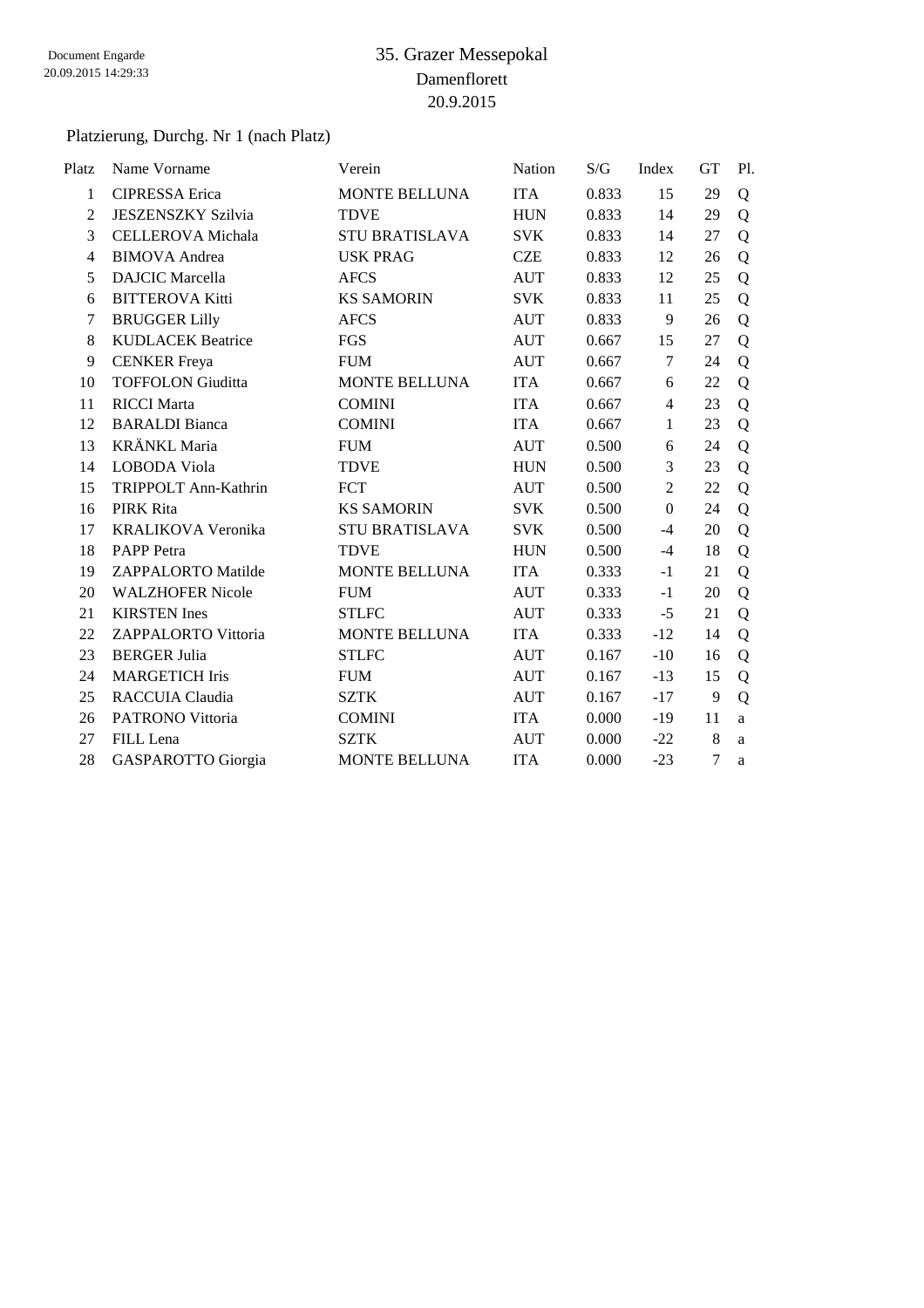#### Runden, Durchg. Nr 1

Runde Nr 1 0:00

|                           |                    |            | Index<br>S/G                                                                                                                                            | <b>GT Platz</b>        |
|---------------------------|--------------------|------------|---------------------------------------------------------------------------------------------------------------------------------------------------------|------------------------|
| <b>BERGER Julia</b>       | <b>STLFC</b>       | <b>AUT</b> | $\overline{\mathsf{V}}$<br>3<br>4<br>$\theta$<br>4<br>$\mathbf{0}$<br>1/6<br>$-10$                                                                      | 16<br>6                |
| <b>KRÄNKL</b> Maria       | <b>FUM</b>         | <b>AUT</b> | $\overline{3}$<br>$\overline{2}$<br>$\overline{\mathbf{V}}$<br>$\overline{\mathsf{V}}$<br>$\overline{\mathsf{V}}$<br>$\overline{4}$<br>3/6<br>6         | 24<br>$\overline{4}$   |
| <b>BRUGGER Lilly</b>      | <b>AFCS</b>        | <b>AUT</b> | $\overline{\mathsf{V}}$<br>$\overline{\mathsf{V}}$<br>$\mathbf V$<br>$\ensuremath{\mathbf{V}}$<br>$\overline{\mathbf{V}}$<br>$\mathbf{1}$<br>5/6<br>9   | 26<br>$\boldsymbol{2}$ |
| <b>GASPAROTTO Giorgi</b>  | <b>MONTE BELL</b>  | <b>ITA</b> | $\overline{2}$<br>$\overline{2}$<br>$\overline{0}$<br>$\mathbf{1}$<br>$\mathbf{1}$<br>$\mathbf{1}$<br>0/6<br>$-23$                                      | $\overline{7}$<br>7    |
| <b>TOFFOLON Giuditta</b>  | <b>MONTE BELL</b>  | <b>ITA</b> | $\overline{\mathsf{V}}$<br>$\mathbf V$<br>$\boldsymbol{0}$<br>$\overline{\mathsf{V}}$<br>$\overline{2}$<br>$\overline{\mathsf{V}}$<br>4/6<br>6          | 3<br>22                |
| <b>BIMOVA</b> Andrea      | <b>USK PRAG</b>    | <b>CZE</b> | $\overline{V}$<br>$\overline{\mathbf{V}}$<br>$\overline{V}$<br>$\overline{\mathsf{V}}$<br>$\overline{V}$<br>1<br>5/6<br>12                              | $\mathbf{1}$<br>26     |
| <b>PIRK Rita</b>          | <b>KS SAMORIN</b>  | <b>SVK</b> | 3<br>$\overline{V}$<br>$\overline{V}$<br>$\mathbf{V}$<br>$\overline{4}$<br>$\overline{2}$<br>3/6<br>$\theta$                                            | 5<br>24                |
| Runde Nr 2<br>0:00        |                    |            |                                                                                                                                                         |                        |
|                           |                    |            | S/G<br>Index                                                                                                                                            | <b>GT</b> Platz        |
| <b>KIRSTEN</b> Ines       | <b>STLFC</b>       | <b>AUT</b> | $\mathbf V$<br>$\overline{c}$<br>V<br>$\overline{\mathcal{L}}$<br>$\overline{\mathcal{A}}$<br>2/6<br>$-5$<br>1                                          | 21<br>5                |
| <b>KUDLACEK Beatrice</b>  | FGS                | <b>AUT</b> | $\overline{V}$<br>$\overline{\mathbf{V}}$<br>T<br>$\overline{V}$<br>$\overline{\mathsf{V}}$<br>$\mathfrak{Z}$<br>$\overline{4}$<br>15<br>4/6            | $\overline{c}$<br>27   |
| <b>MARGETICH Iris</b>     | <b>FUM</b>         | <b>AUT</b> | 3<br>$\overline{2}$<br>3<br>$\overline{V}$<br>$\overline{2}$<br>$\boldsymbol{0}$<br>$-13$<br>1/6                                                        | $\overline{7}$<br>15   |
| ZAPPALORTO Vittori        | <b>MONTE BELL</b>  | <b>ITA</b> | $\overline{\mathbf{V}}$<br>$\boldsymbol{0}$<br>3<br>V<br>$\theta$<br>$\mathbf{1}$<br>2/6<br>$-12$                                                       | 14<br>6                |
| <b>BARALDI</b> Bianca     | <b>COMINI</b>      | <b>ITA</b> | $\overline{2}$<br>$\overline{\mathsf{V}}$<br>$\overline{\mathbf{V}}$<br>$\overline{V}$<br>$\mathbf{V}$<br>1<br>4/6<br>$\mathbf{1}$                      | 3<br>23                |
| <b>LOBODA Viola</b>       | <b>TDVE</b>        | <b>HUN</b> | $\overline{3}$<br>3<br>$\mathbf V$<br>$\overline{\mathsf{V}}$<br>$\overline{\mathbf{V}}$<br>$\overline{c}$<br>3<br>3/6                                  | $\overline{4}$<br>23   |
| <b>BITTEROVA Kitti</b>    | <b>KS SAMORIN</b>  | <b>SVK</b> | $\overline{\mathbf{V}}$<br>$\overline{V}$<br>$\overline{V}$<br>$\overline{\mathsf{V}}$<br>$\boldsymbol{0}$<br>$\overline{V}$<br>11<br>5/6               | 25<br>$\mathbf{1}$     |
| Runde Nr 3<br>0:00        |                    |            |                                                                                                                                                         |                        |
|                           |                    |            | S/G<br>Index                                                                                                                                            | <b>GT</b> Platz        |
| RACCUIA Claudia           | <b>SZTK</b>        | <b>AUT</b> | $\overline{c}$<br>$\mathbf{0}$<br>$\boldsymbol{0}$<br>V<br>1<br>1/6<br>$-17$                                                                            | 9<br>6                 |
| <b>DAJCIC</b> Marcella    | <b>AFCS</b>        | <b>AUT</b> | $\overline{\mathbf{V}}$<br>$\overline{V}$<br>$\overline{c}$<br>$\overline{V}$<br>V <sub>3</sub><br>$\overline{V}$<br>12<br>5/6                          | 25<br>3                |
| <b>WALZHOFER Nicole</b>   | <b>FUM</b>         | <b>AUT</b> | $\overline{V}$<br>$\overline{2}$<br>$\mathbf V$<br>$\overline{4}$<br>$\overline{4}$<br>$\boldsymbol{0}$<br>2/6<br>$-1$                                  | 5<br>20                |
| <b>PATRONO Vittoria</b>   | <b>COMINI</b>      | <b>ITA</b> | $\overline{c}$<br>$\overline{c}$<br>$\mathbf{1}$<br>$\overline{\mathbf{4}}$<br>$\mathbf{1}$<br>$\mathbf{1}$<br>0/6<br>$-19$                             | $\overline{7}$<br>11   |
| <b>CIPRESSA</b> Erica     | <b>MONTE BELL</b>  | <b>ITA</b> | $\overline{V}$<br>$\overline{\mathsf{V}}$<br>$\overline{4}$<br>$\overline{V}$<br>$\mathbf{V}$<br>$\overline{\mathsf{V}}$<br>5/6<br>15                   | $\mathbf{1}$<br>29     |
| <b>PAPP</b> Petra         | <b>TDVE</b>        | <b>HUN</b> | $\overline{\mathsf{V}}$<br>$\overline{\mathsf{V}}$<br>$\overline{2}$<br>$\mathbf V$<br>$\boldsymbol{0}$<br>3/6<br>$\mathbf{1}$<br>$-4$                  | $\overline{4}$<br>18   |
| <b>CELLEROVA</b> Michala  | <b>STU BRATISL</b> | <b>SVK</b> | $\overline{2}$<br>$\overline{\mathbf{V}}$<br>$\overline{\mathsf{V}}$<br>$\overline{\mathbf{V}}$<br>$\overline{V}$<br>$\overline{V}$<br>5/6<br>14        | $\overline{2}$<br>27   |
| Runde Nr 4<br>0:00        |                    |            |                                                                                                                                                         |                        |
|                           |                    |            | S/G<br>Index                                                                                                                                            | <b>GT</b> Platz        |
| <b>CENKER</b> Freya       | <b>FUM</b>         | <b>AUT</b> | $\overline{c}$<br>$\mathbf V$<br>$\mathbf V$<br>$\overline{2}$<br>$\mathbf V$<br>$\mathbf V$<br>4/6<br>7                                                | 24<br>$\overline{c}$   |
| FILL Lena                 | <b>SZTK</b>        | <b>AUT</b> | $\mathbf{1}$<br>$\overline{0}$<br>$\mathbf{1}$<br>τ<br>$\mathbf{1}$<br>$\overline{4}$<br>$\mathbf{1}$<br>$-22$<br>0/6                                   | 8<br>7                 |
| TRIPPOLT Ann-Kathri       | FCT                | <b>AUT</b> | $\overline{2}$<br>$\overline{\mathsf{V}}$<br>$\overline{V}$<br>$\overline{\mathsf{V}}$<br>$\mathbf{1}$<br>4<br>$\overline{2}$<br>3/6                    | 22<br>$\overline{4}$   |
| <b>RICCI</b> Marta        | <b>COMINI</b>      | <b>ITA</b> | $\overline{\mathsf{V}}$<br>$\overline{\mathbf{V}}$<br>$\overline{\mathsf{V}}$<br>$\mathbf V$<br>$\overline{2}$<br>$\mathbf{1}$<br>4/6<br>$\overline{4}$ | 3<br>23                |
| ZAPPALORTO Matild         | <b>MONTE BELL</b>  | <b>ITA</b> | $\overline{V}$<br>3<br>$\overline{c}$<br>3<br>$\overline{\mathbf{V}}$<br>3<br>2/6<br>$-1$                                                               | 6<br>21                |
| <b>KRALIKOVA Veronik</b>  | <b>STU BRATISL</b> | <b>SVK</b> | $\overline{\mathsf{V}}$<br>$\overline{V}$<br>$\overline{\mathsf{V}}$<br>$\overline{4}$<br>$\boldsymbol{0}$<br>$\mathbf{1}$<br>3/6<br>$-4$               | 5<br>20                |
| <b>JESZENSZKY Szilvia</b> | <b>TDVE</b>        | <b>HUN</b> | $\overline{\mathsf{V}}$<br>$\overline{\mathsf{V}}$<br>$\overline{V}$<br>$\overline{\mathbf{V}}$<br>$\overline{4}$<br>$\overline{V}$<br>5/6<br>14        | 29<br>$\mathbf{1}$     |